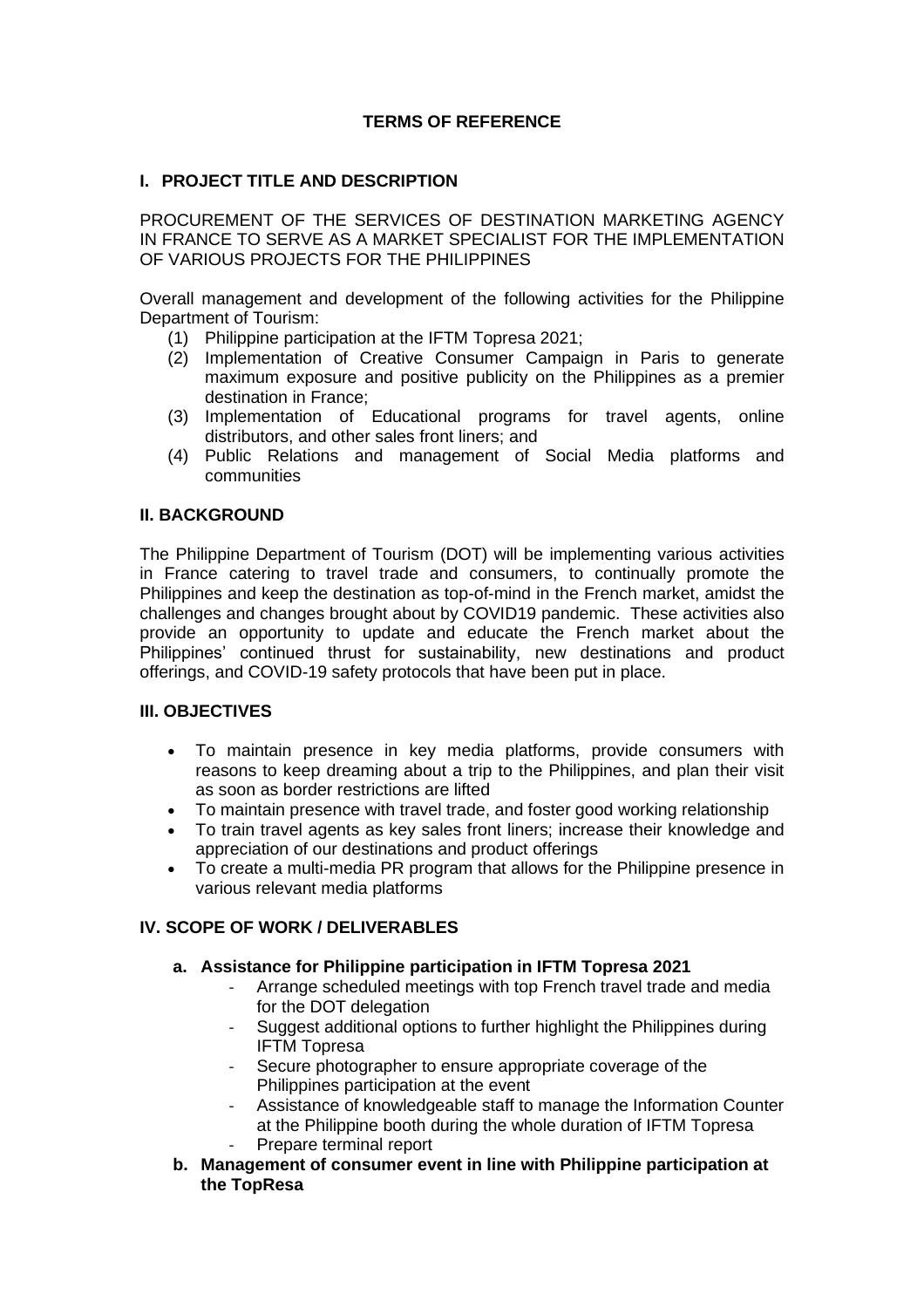- Propose strategic and creative activities which would reflect the brand identity of the Philippines and highlight the destination in a way that would be relevant to the French market;
- Ensure publicity coverage of the event, displayed in relevant mass media, online, and social media platforms;
- Negotiate and coordinate with suppliers for the implementation of the event;
- Produce and distribute a post-event video to be launched on YouTube, Instagram, and other relevant online and social media platforms;
- Arrange for pre and/or post-event publicity activities as necessary

#### **c. Educational Programs for travel agents, online distributors, and other sales front liners to increase Philippine specialists in France**

- Develop and implement an educational program for the Philippines that will include live / virtual trainings and/or an online / e-learning component that will aid sales front liners in learning more about the Philippines' destinations and product offerings;
- Propose creative ideas on how we can entice participants to register and finish the course, such as partnerships on incentives for graduates;
- Promote the educational program to encourage registrations, e.g. through a publicity campaign
- Assign a knowledgeable staff that can conduct the training programs in the French language;
- Prepare the country presentation/s; and
- Arrange all related matters

#### **e. Public Relations and management of social media platforms**

- Issue regular press releases on various Philippine topics, conduct story pitches, find and follow-up on opportunities to continued and sustained mass media exposure for the Philippines in France;
- Suggest creative ways to maximize the Philippines' partnerships with the media partners (e.g. print, online, social media, etc.), as a way of increasing consumer interest for the brand;
- Creation and maintenance of Philippine mailing list;
- Curated social media post and integration (Facebook and Instagram); and
- Identify additional potential partnerships and campaign opportunities, subject to approval, including budget and media values to be gained

#### **g. Generation and submission of regular reports:**

- Monthly report on status and accomplishments of each project
- Comprehensive post-event / project report detailing total accomplishments per project and returns on investments made
- Weekly report on COVID-19 situation, market updates, and trends in France
- Other reports as required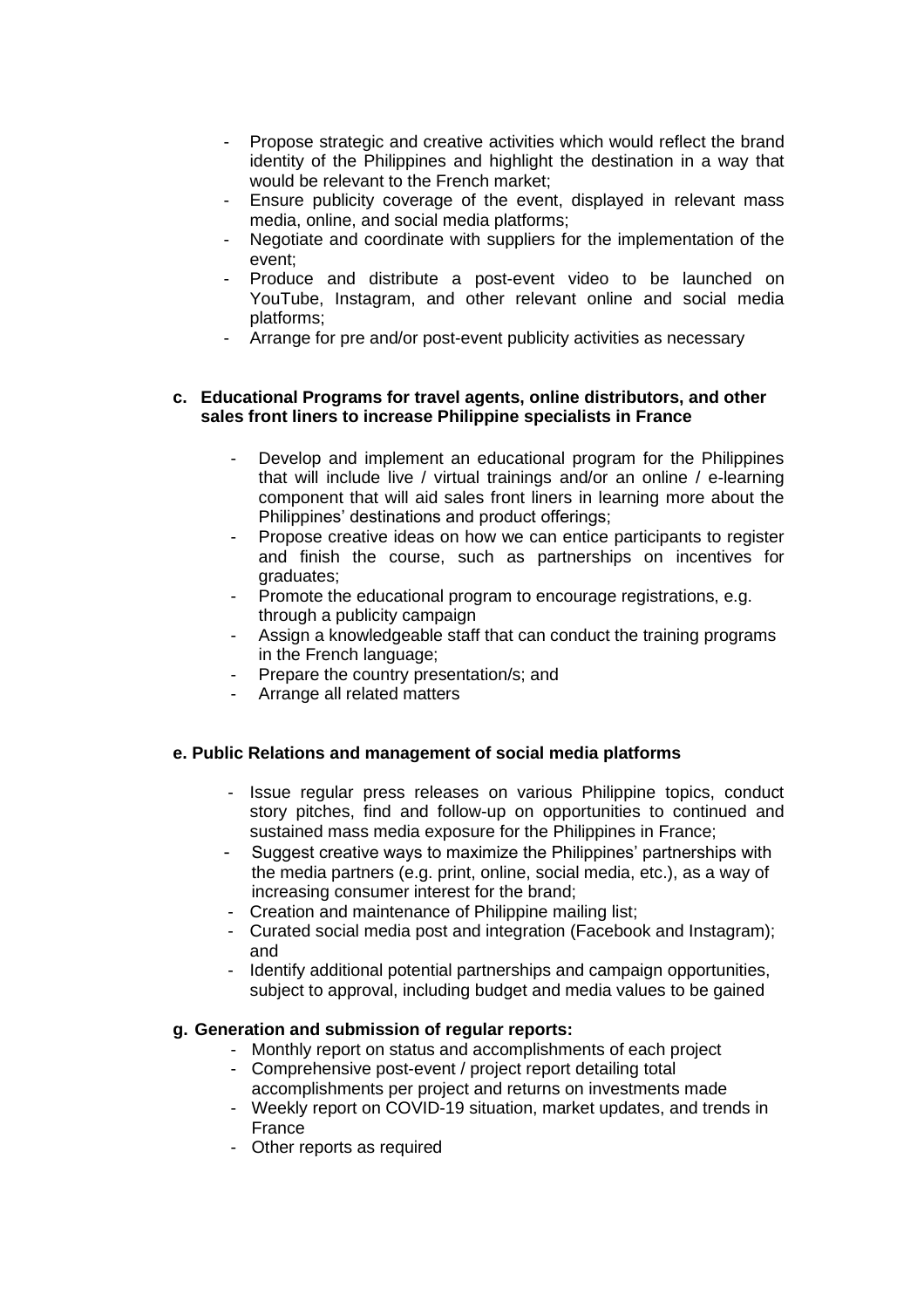# **V. MINIMUM QUALIFICATIONS FOR SUPPLIERS**

- a. Full service Destination Marketing and Public Relations agency operating in the France, with relevant contacts in the media and travel industry and able to facilitate the requirements and deliverables as stipulated above
- b. Dedicated Account Manager and Account Director to oversee the projects and coordinate with the DOT with respect to the execution and implementation of the five (5) projects / events
- c. Presentation of similar projects previously undertaken. If not available, please present case studies of projects undertaken in France.
- d. Willing to provide services on a send bill arrangement

## **VI. CRITERIA**

| a. Strategic Planning           | - | 50%        |
|---------------------------------|---|------------|
| b. Creative Technique           | - | <b>20%</b> |
| c. Project Management Expertise |   | <b>20%</b> |
| d. Credentials/Track Record     |   | 10%        |

## **VII. TIMELINE AND SCHEDULE OF WORK**

- **August 26, 2021:** Submission of bid proposals, inclusive of comprehensive program and publicity requirements according to these Terms of Reference, and mandatory legal documents
- **August 27, 2021:** Selection of the DOT Frankfurt office of the winning Agency assigned to handle all events for the **Philippines**
- **August 31, 2021**: Submission of revised plan, including firmed up proposals on how to implement each aspect of the two activities, timelines, and schedule of accomplishments, based on the DOT-Frankfurt Office feedback on the winning bidder's original proposal
- **September 2021:** Start of publicity generation, maintenance of social media accounts, educational program
- **October 2021:** IFTM TopResa and Consumer Activation

Reports must be submitted within 15 days from the completion of each project, and all projects must be completed and reports submitted by December 31, 2021.

## **VIII. BUDGET**

- The total budget allocation for the project is  $£25,000.00$  inclusive of taxes and other applicable fees, including but not limited to agency service fees, operational expenses, press coverage fees, production fees, documentation costs, among others.
- Interested bidders must present a budget breakdown in their proposal, indicating the components of their proposed budget.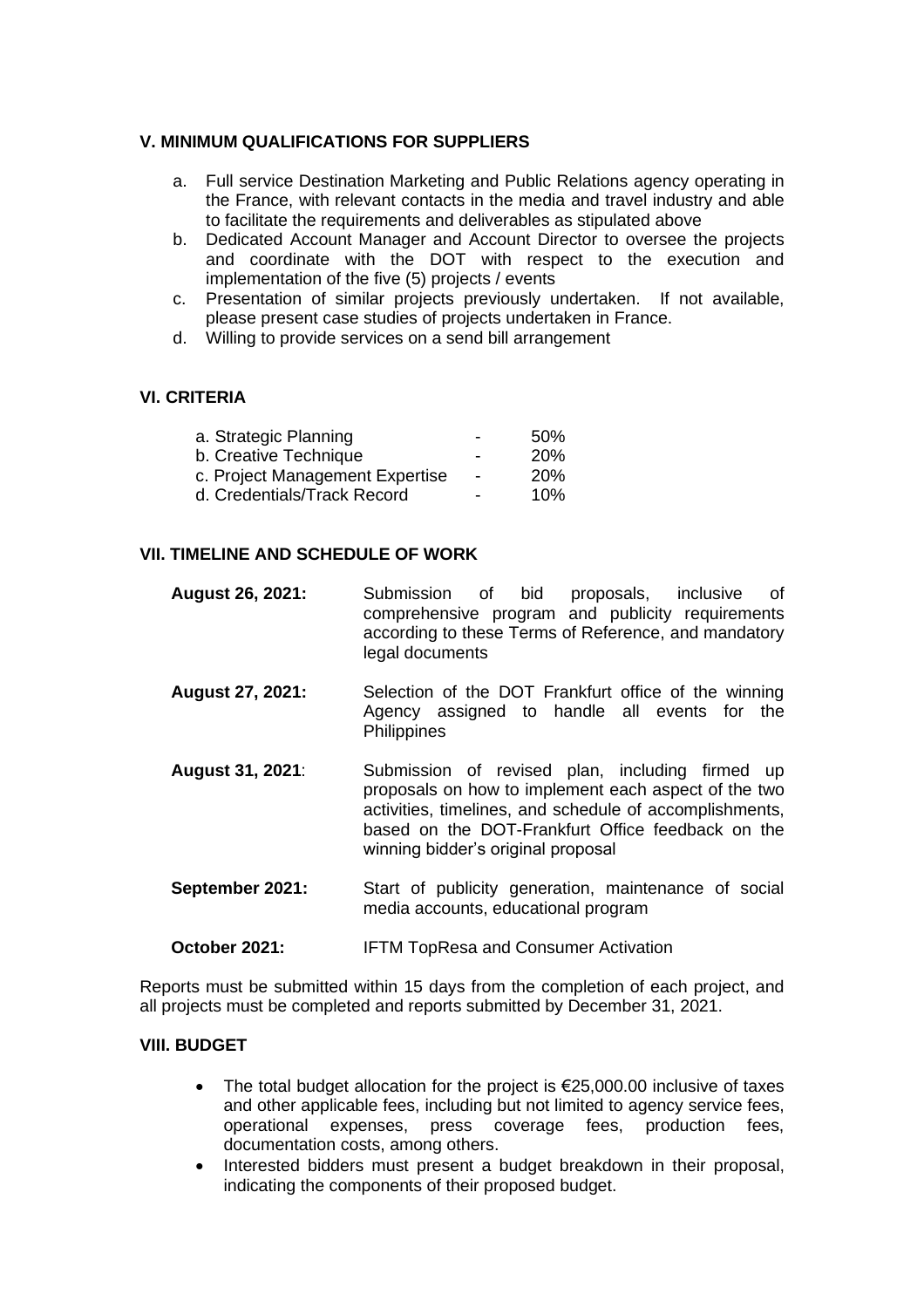# **IX. DOCUMENTARY REQUIREMENTS**

- Signed Terms of Reference (all pages should be initialed)
- Company registration documents and appropriate licenses
- Latest Tax clearance
- Company portfolio containing similar projects previously undertaken in the past 5 years.

The winning bid shall be determined based on the proposal with the most advantageous financial packaged cost, provided that the amount of the bid does not exceed the established total budget for the project.

# **X. TERMS AND CONDITIONS**

- 1. The selected agency shall be subject to assessment by the DOT Frankfurt as to the effectiveness of any part or phase of the campaign launched. The DOT Frankfurt reserves the right to terminate the services of the winning bidder should any part of the deliverables be unsatisfactory.
- 2. Subject to the assessment by the DOT Frankfurt as to the performance of the creative agency for its implementation of the campaign, the services of the selected creative agency may be re-contracted by DOT Frankfurt to implement supplemental programs, subject to additional budgets and a separate agreement.
- 3. Any excess remuneration or compensation in the form of rebate from production and media suppliers following the industry practice of compensating services of an agency shall be negotiated by the winning agency, and credited by the supplier in favor of the DOT Frankfurt in the form of additional promotional materials and/or extended media or PR placements, in order to maximize the effect and benefit of the campaign.

# **XI. PAYMENT PROCEDURES**

Compliant with the procedures of the Philippine Government

- 30% initial payment upon approval of all proposed activities and PR plan
- 20% upon completion of 3 of the 5 projects
- 30% payment upon completion of all projects/deliverables
- 20% balance payment upon submission of final report

Required supporting documents for payment:

- Original copy of signed contract
- Original copy of invoice following signed contract

#### **XII. CONTACT PERSON**